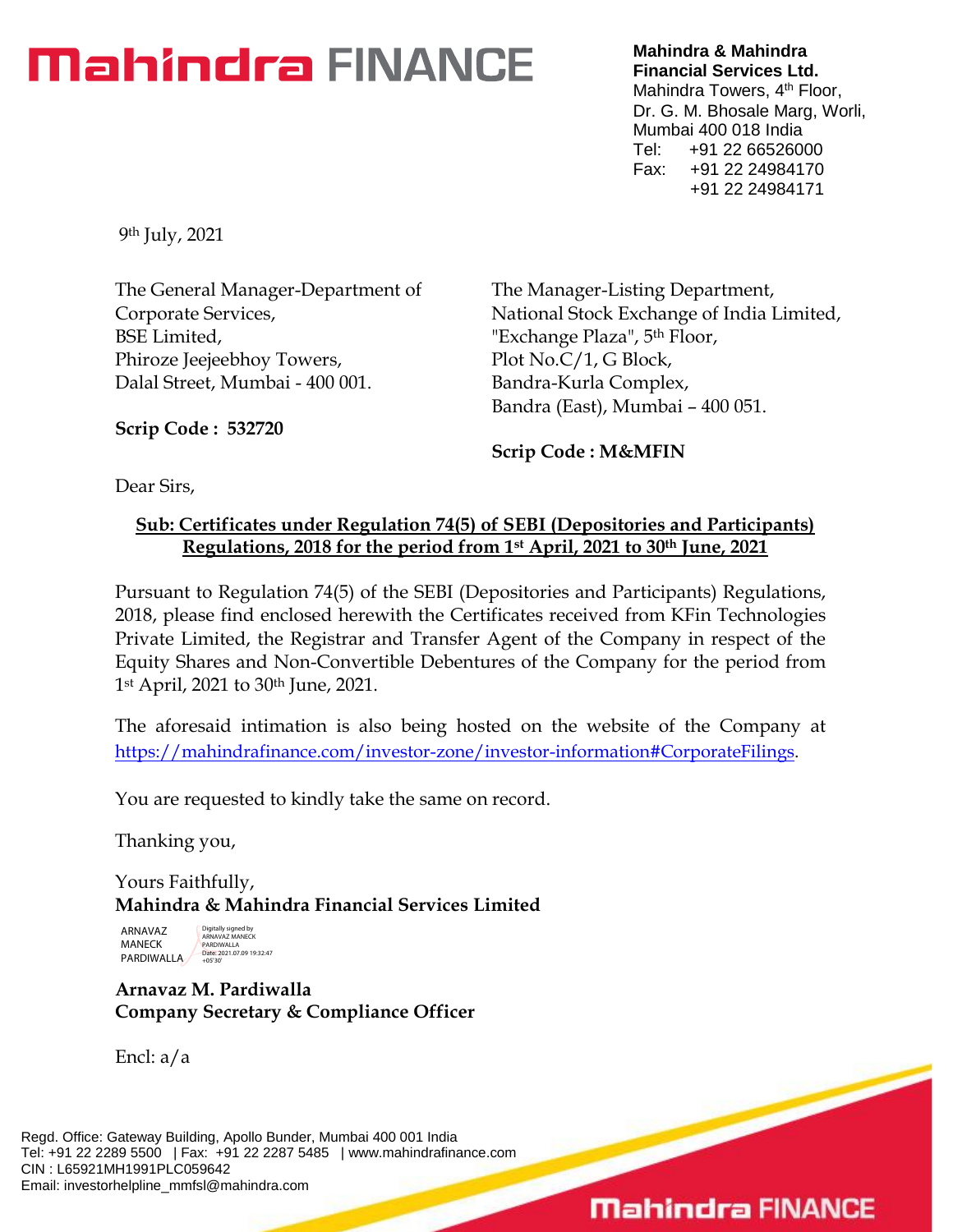

#### KFIN 2021-22/74(5) Q1/Certificate

9th July, 2021.

To Mahindra & Mahindra Financial Services Limited Gateway Building, Apollo Bunder, Mumbai - 400 001

### **Subject: Confirmation Certificate under Regulation 74(5) of Securities and Exchange Board of India (Depositories and Participants) Regulations, 2018 ('Regulations') in respect of Equity Shares of the Company**

Dear Sirs/Madam,

With reference to the above captioned Regulations, we hereby confirm that during the period  $1<sup>st</sup>$ April, 2021 to 30<sup>th</sup> June, 2021, we have within 15 days from date of receipt of the certificates from the depository participants for dematerialization;

- confirmed (approved/rejected) demat requests;
- confirmed to the depositories that securities comprised in the said certificates have been listed on the stock exchanges where the earlier issued securities are listed;
- immediately mutilated and cancelled the said security certificates after due verification and
- name of the depositories have been substituted in register of members as the registered owner, in case of demat requests which are approved.

Further, we have been certifying the same to the depositories and Stock Exchanges in accordance with Regulations.

We request you to kindly take note of the above.

Thanking you, For KFin Technologies Private Limited

Rajitha Cholleti Assistant General Manager

**Registered & Corporate Office** 

Selenium Building, Tower-B, Plot No- 31 & 32, Financial District, Nanakramguda, Serilingampally, Hyderabad, Rangareddi, Telangana, India, 500032. Ph: +91 40 6716 2222, 7961 1000 | https://www.kfintech.com | CIN: U72400TG2017PTC117649